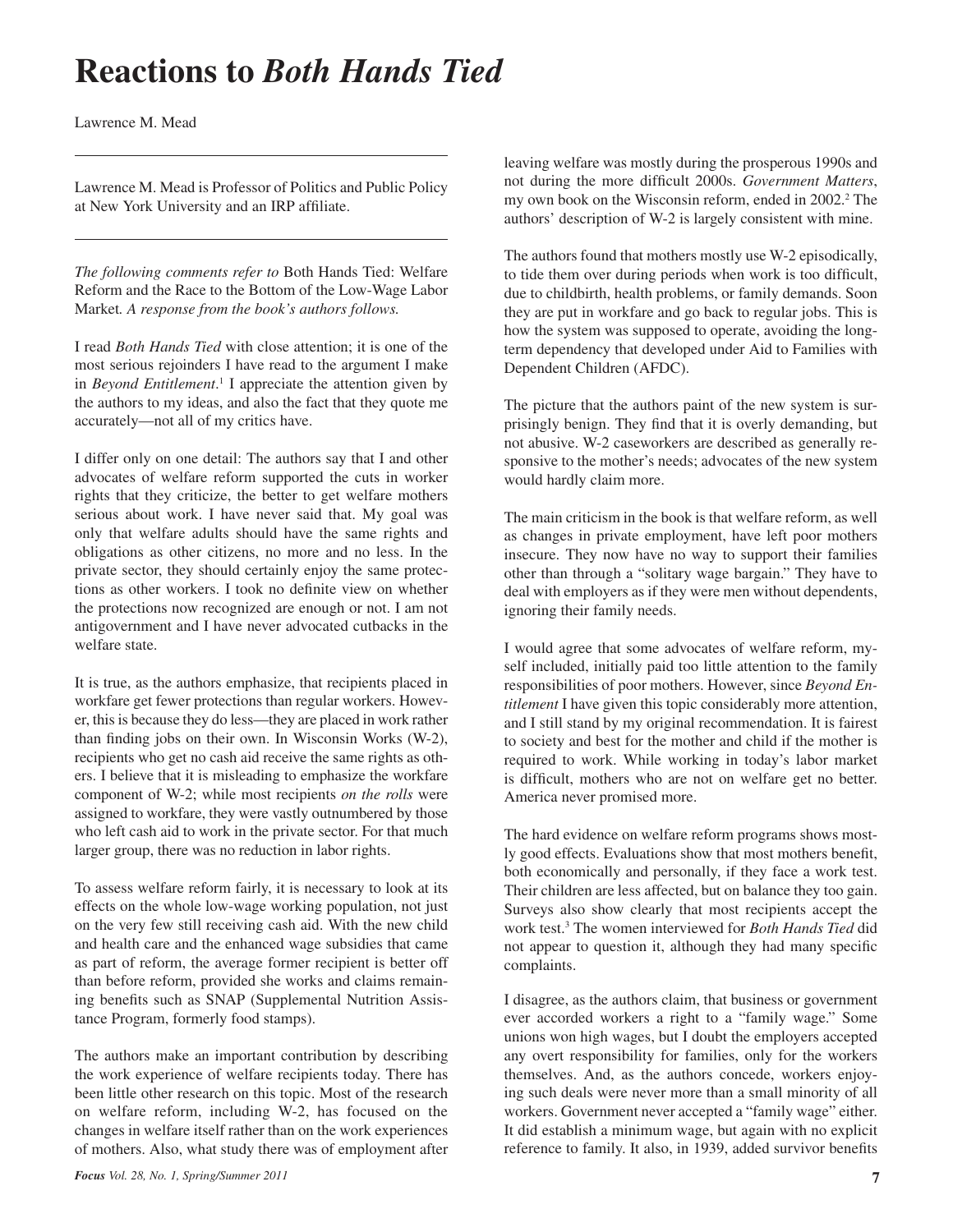to Social Security, but this was for families after the worker retired or died, not during his or her working years.

There was certainly never any idea that workers had a right to public support while *not* working for family reasons, or even to be particular about when and how they would work. Rather, workers qualified for Unemployment Insurance (UI) only if they had a steady work history and were fired involuntarily, and they were expected to begin searching for another job immediately. "Suitable work" rules limited how selective they could be. As the authors note, poor women typically work too erratically to qualify for UI.

On the whole, welfare reform meant applying similar expectations to cash welfare. One need not have worked prior to claiming welfare, as in UI, but a mother must now work or seriously look for work while receiving aid. One must work alongside the taxpayers on whom one relies. That was not a reactionary change as the authors present it, but rather the revocation of the right not to work that AFDC had come to embody.

I also would contest that either employers or government deliberately cut back worker or family protections in the same jobs as the authors suggest. It is true that the service jobs that poor women hold today provide worse pay and benefits than the unionized factory jobs of earlier decades. But the latter were never typical of the economy, and few mothers ever held them. Industrial employers did not cut pay and benefits so much as they simply moved their factory jobs elsewhere. The service jobs that then dominated had never paid so well. To present the shift from factory jobs to services as if it were a deliberate cut in wages and benefits is to misrepresent what happened, to compare apples to oranges.

In fact, wages for low-skilled women in service jobs rose in the 1990s. Without those gains, we could not have seen the sharp reductions in child and family poverty that Wisconsin and the nation achieved in that decade, although poverty has rebounded since. The case made by the authors would be stronger if they could say that jobs were simply unavailable or wages had fallen compared to what the same jobs used to pay. At most, they say that wages have not risen and that service employers have resisted increases.

Nor did government cut back its efforts. The authors present welfare reform as if it meant the wholesale dismantling of social programs. That was true neither in Wisconsin nor the nation. Wisconsin saved money on reform in the short term, as I showed in *Government Matters*, but only because the caseload fall in AFDC and W-2 was far greater than projected.4 The new child and health care provided to facilitate work eventually proved too heavy to carry, forcing the cutbacks described by the authors, but spending did not fall relative to before reform. On the national level, the shift of spending from cash aid to support services was less drastic, and spending grew. Part of this was EITC, which is vastly more generous since 1993 than it was before, including a state supplement for Wisconsin residents.

While it is true that many of these support services and benefits have been cut back in the current state fiscal crisis, that has nothing to do *per se* with welfare reform. It is a crisis that has hit all domestic programs, including those serving the middle class.

The main reason that poor mothers are struggling today has nothing to do with these changes—rather, it is the sharp rise in unwed pregnancy. The collapse of marriage is the principal reason why combining work with family has become more difficult for poor families. In the past, more families benefited from the inherent efficiencies of having two parents. It was then possible for women to reconcile children with work (usually part-time) without huge difficulty. With two parents (usually) working, there was a *de facto* family wage even if there was no explicit policy. That is still true today for intact families.

Far from ignoring the marriage problem, government has tried to compensate by providing far more child and health care than it ever did before welfare reform. That safety net is highly visible in the authors' account of how poor mothers mix erratic work with occasional welfare. None of these supports existed in the 1930s, or even in the 1960s. Far from abandoning the poor, government's role has grown. It is now doing part of the job that intact families used to do. Welfare reform has not changed that. If anything, government's role has increased, since it now includes promoting employment as well as just transferring resources to families.

In only one respect is government less generous than it was—the denial of entitlement. The new benefits are mostly conditioned on employment. Mothers must be accountable for the support they get, and are no longer the sole judges of whether to work. Government has decided that to expect work is fair and also best for families. The authors obviously differ in this opinion, but they do not rebut these judgments directly throughout most of their book. Rather, they make the more limited argument that the new work-based safety net is insufficient. Mothers need not only child and health care, but also more flexibility about leaving work to deal with child and health emergencies. It is true that Europe has more generous family leave policies than we do, and that a case can be made for improvements. I am open to that, as I take no definite view of how much government should do for workers, either men or women.

My point, rather, is that the case for improved leave must be a general one, pitched to the needs of all mothers. Leave cannot be a privilege confined to welfare mothers, as the right not to work used to be. And it cannot amount to a *de facto* cancellation of the work requirement.

At the end of the book, the authors finally reject the work requirements *per se*. They say that the poor single mother deserves support because she is "already working" by caring for her child or other family members. They also call for improved pay, benefits, and other conditions if she does work. But implicitly, work would again be the mother's choice, as